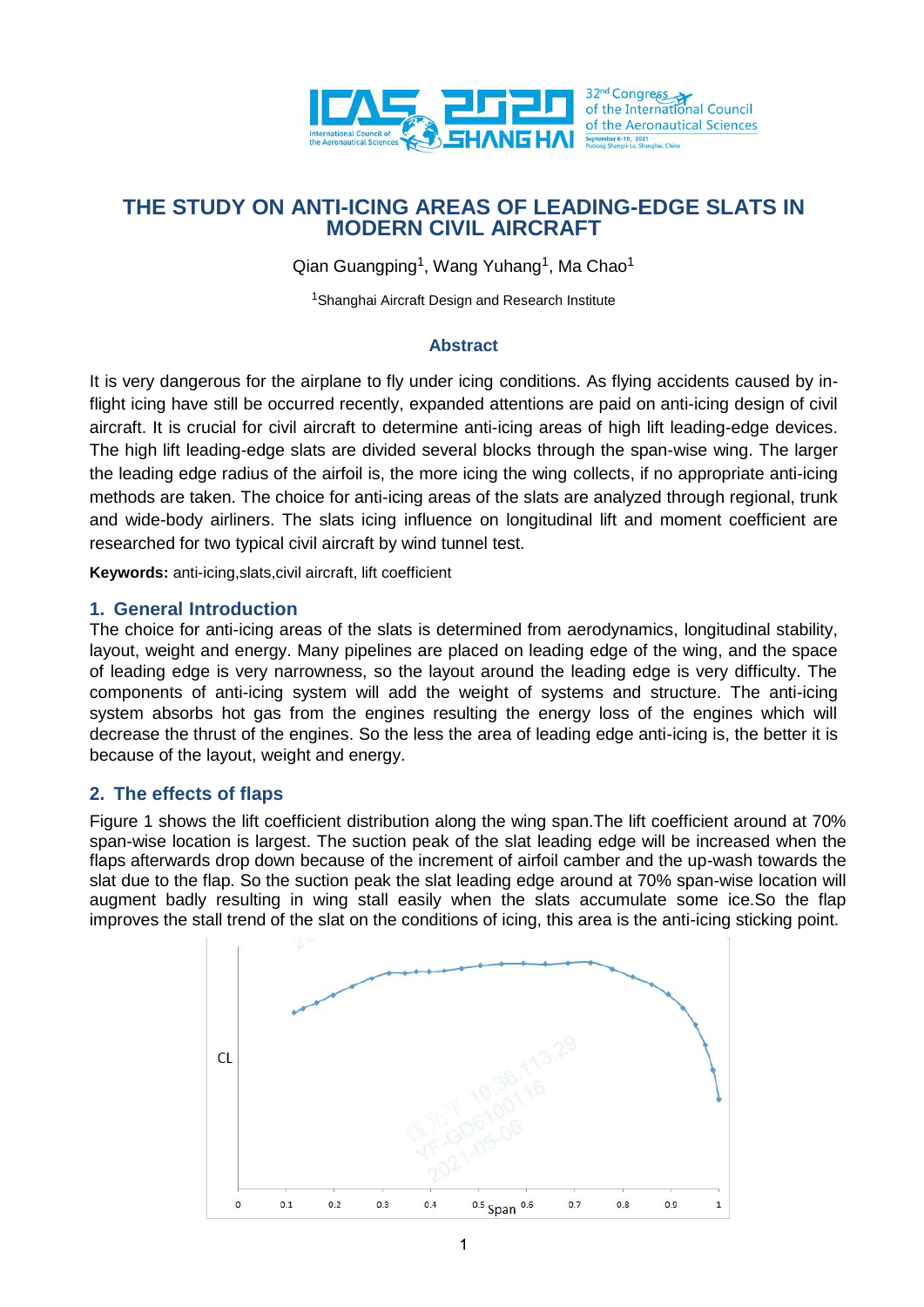## **3. The effects of slats leading edge radius**

The larger the icing intensity is,the smaller the slats leading edge radius is. The inner slats leading edge radius is larger leading to the less icing intensity,meanwhile the inner slats are closed to the fuselage. The roll moment due to icing on the inner slats is litter resulting in less influence on aerodynamics,stabilization and flight quality.Consequently the whole slats have anti-icing methods for the regional airplanes due to the smaller slats leading edge radius,meanwhile the trunk and wide-body airplanes have few anti-icing areas for slats because of the larger slats leading edge radius.

### **4. The effects of aeroelastics**

The wing has sweep-back angle for civil airplanes commonly. The attack angle for the wing airfoil will decrease because of the wing aeroelastic deformation. The outer wing has larger deformation than the inner wing resulting in less lift coefficient. So the outermost wing slats usually have no antiicing methods.

### **5. The results of wind tunnel test for some trunk airplane**

Figure 2 shows the effects on maximum lift coefficient and stall angle from slat icing through the wind tunnel tests for some trunk airplane. The slat 1(innermost slat) icing has more significant effect on maximum lift coefficient and stall angle than other slats.

The deflect degree of the slats have significant influence on the aerodynamic suction peak and its development resulting in significant effect on maximum lift coefficient and stall angle. So the deflect degrees should be optimized under both no icing and icing conditions.



Figure 2 – The effects on maximum lift coefficient and stall angle from slat icing

## **6. The results of wind tunnel test for some wide body airplane**

Through the wind tunnel tests for some wide body airplane, the third slat(illustrated fig.3 and 4) with icing has the largest influence on the maximum lift coefficient and stall angle. The first and second slats with icing have little influence on maximum lift coefficient and stall angle. The seventh slat with icing has little influence on maximum lift coefficient, but significant influence on longitudinal moment coefficient. So the third and seventh slats should have anti-ice methods for the wide body.airplane.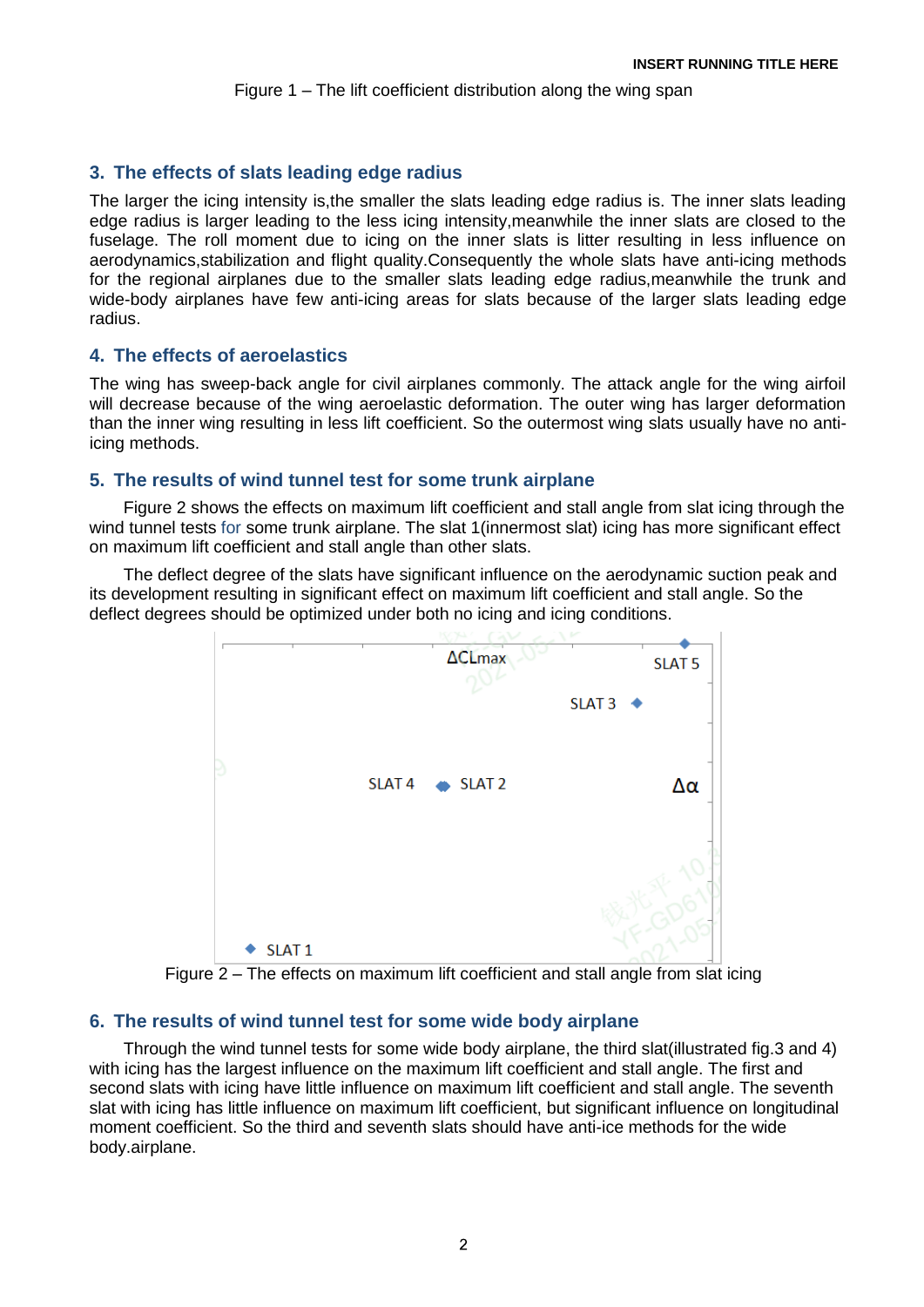

Figure 3 – The slats distribution for some wide body airplane



Figure 4 – The slats icing influence on lift and moment coefficient for some wide body airplane

## **7. Conclusions**

In this work, we presented some effects on the choices of slat anti-icing area. The following conclusions are drawn.

- (1) The lift coefficient around at 70% span-wise location is largest, meanwhile the flaps have significant influence on the suction peak of the slats. The suction peak will increase when the flaps deflect down. It is more easy to stall under icing conditions. Consequently, the slats located in front of the flaps are key anti-icing areas.
- (2) The whole slats have anti-icing methods for the regional airplanes because of the smaller span and leading edge radius of the airfoil. The trunk and wide-body airplanes have few anti-icing areas for slats. The fewer anti-icing areas the larger the airplanes are.
- (3) The lift coefficient for the outermost wing will decrease seriously due to the influence of sweepback wing aeroelastics, so the outermost slats usually have no anti-icing methods.
- (4) The deflect degrees of the innermost slats have significant influence on the lift coefficient under icing conditions through the research on some trunk airplane. The deflect degrees should be optimized under both no icing and icing conditions.
- (5) Through the research on some wide body airplane, the middle slat and outermost slat should have anti-ice methods.
- (6) Based on the analysis and wind tunnel test about study on slat anti-icing areas, the regional, trunk and wide-body airliners have different anti-icing characteristic for the choice of slat anti-icing area. Meanwhile it should consider the influence from wing aeroelastics and flaps. The final choice of slat anti-icing area is based on the wind tunnel test and flight test.

## **8. Contact Author Email Address**

My email address: qianguangping@comac.cc

## **9. Copyright Statement**